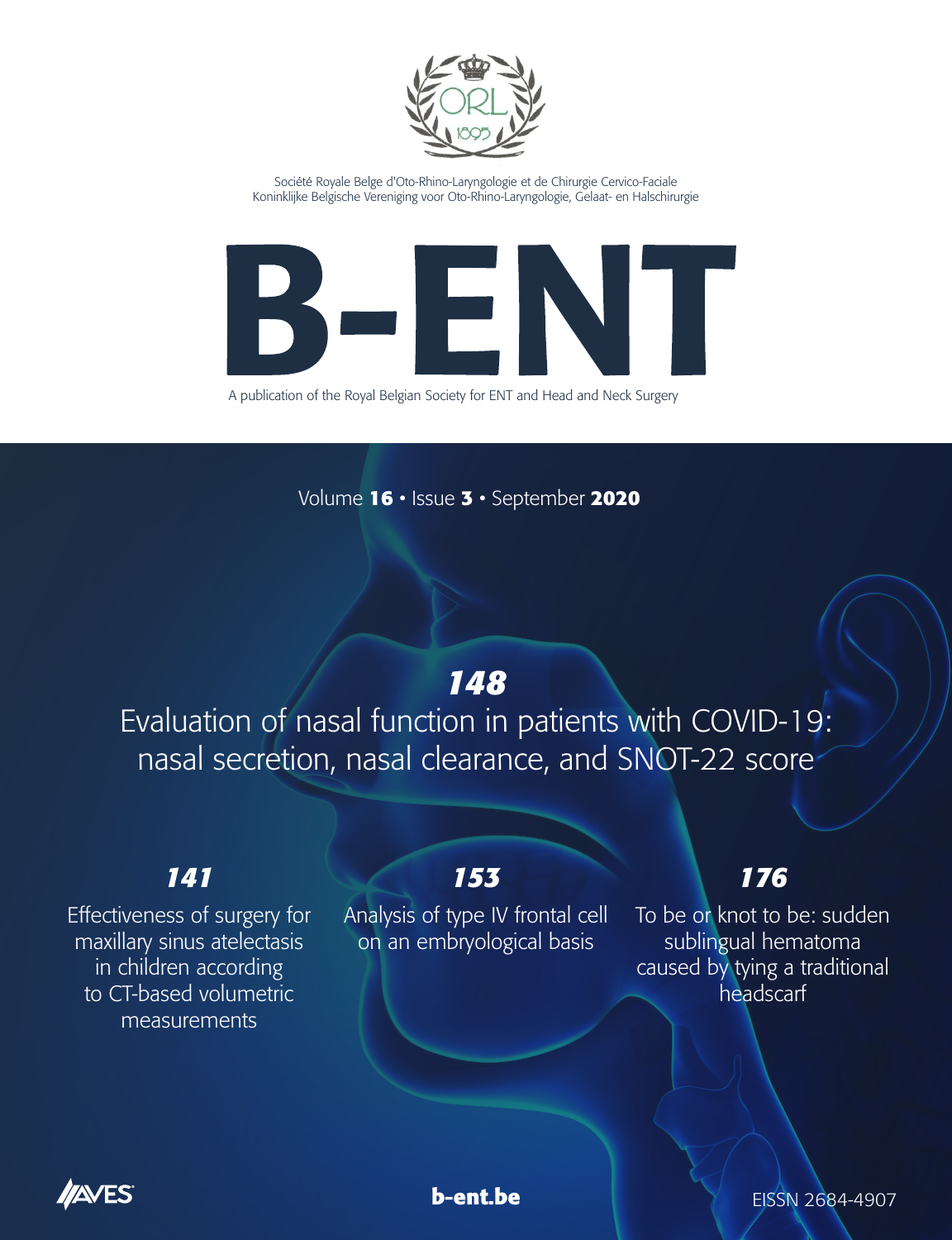



## **Editors in Chief**

#### Olivier Vanderveken

Department of Otorhinolaryngology and Head and Neck Surgery, University of Antwerp, Antwerp University Hospital, Antwerp, Belgium

#### Philippe Eloy

ENT Department, Université Catholique de Louvain, Centre Hospitalier Universitaire UCL Namur, Yvoir, Belgium

## **Associate Editors**

#### **Allergy and Rhinology**

Clotilde De Dorlodot

Université Catholique de Louvain, Mont-Godinne, Louvain, Belgium

Thibaut Van Zele Ghent University Hospital, Ghent, Belgium

#### **Audiology**

Naima Deggouj Université Catholique de Louvain, Saint-Luc, Brussel, Belgium

Paul Govaerts De Oorgroep, University of Antwerp, Antwerp, Belgium

Jan Wouters KU Leuven- University of Leuven, Leuven, Belgium

## **Facial Plastic and Reconstructive Surgery**

Wouter Huvenne Ghent University, Gent, Belgium

Frank Declau, GZA Hospitals and University of Antwerp, Antwerp, Belgium



**Publisher** İbrahim KARA

> **Publication Director** Ali ŞAHİN

**Editorial Development** Gizem KAYAN TEKAÜT

**Deputy Publication Director** Gökhan ÇİMEN

## **General Otolaryngology, Case Reports and Clinical Pearls**

Mihaela Horoi Saint-Pierre University Hospital Center, Brussel, Belgium

Nele Lemkens Ziekenhuis Oost-Limburg, Genk, Belgium

#### **Head and Neck Surgery and Oncology**

Vincent Vander Poorten KU Leuven- University of Leuven, Leuven, Belgium

Sébastien Van Der Vorst Université Catholique de Louvain, Moont-

Tom Vauterin St Jan Bruges, Bruges, Belgium

Godinne, Louvain, Belgium

#### **Laryngology and Phoniatry**

Griet Laureyns Ziekenhuis Oost-Limburg, Genk, Belgium

Peter Tomassen Ghent University Hospital, Ghent, Belgium

#### **Neuro-otology and Vestibular Disorders**

Philippe Lefebvre University of Liège, Liège, Belgium

Vincent Van Rompaey University of Antwerp, Antwerp, Belgium

## **Publication Coordinators**

İrem SOYSAL Arzu YILDIRIM Deniz KAYA Bahar ALBAYRAK Emre KARA Gamze BİLGEN

**Finance and Administration** Zeynep YAKIŞIRER ÜREN Betül ÇİMEN

**Project Coordinators** Sinem Fehime KOZ Doğan ORUÇ

**Graphics Department** Ünal ÖZER Deniz Elif DURAN

## Ingeborg Dhooge Ghent University, Ghent, Belgium

## **Otology**

Marie-Paule Thill Saint-Pierre University Hospital Center, Brussel, Belgium

Vedat Topsakal Vrije Universiteit Brussel, Brussel, Belgium

Nicolas Verhaert KU Leuven- University of Leuven, Leuven, Belgium

## **Pediatric Otolaryngology**

An Boudewyns University of Antwerp, Antwerp, Belgium

Anne-Laure Mansbach Université Libre de Brussel, Brussel, Belgium

#### **Sleep Medicine and Surgery**

Anne-Lise Poirrier University of Liège, Liège, Belgium

Anneclaire Vroegop University of Antwerp, Antwerp, Belgium

## **Smell and Taste Disorders**

Caroline Huart Université Catholique de Louvain, Saint-Luc, Brussel, Belgium

#### **Contact**

Address: Büyükdere Cad. No: 105/9 34394 Mecidiyeköy, Şişli-İstanbul Phone: +90 212 217 17 00 Fax: +90 212 217 22 92 E-mail: info@avesyayincilik.com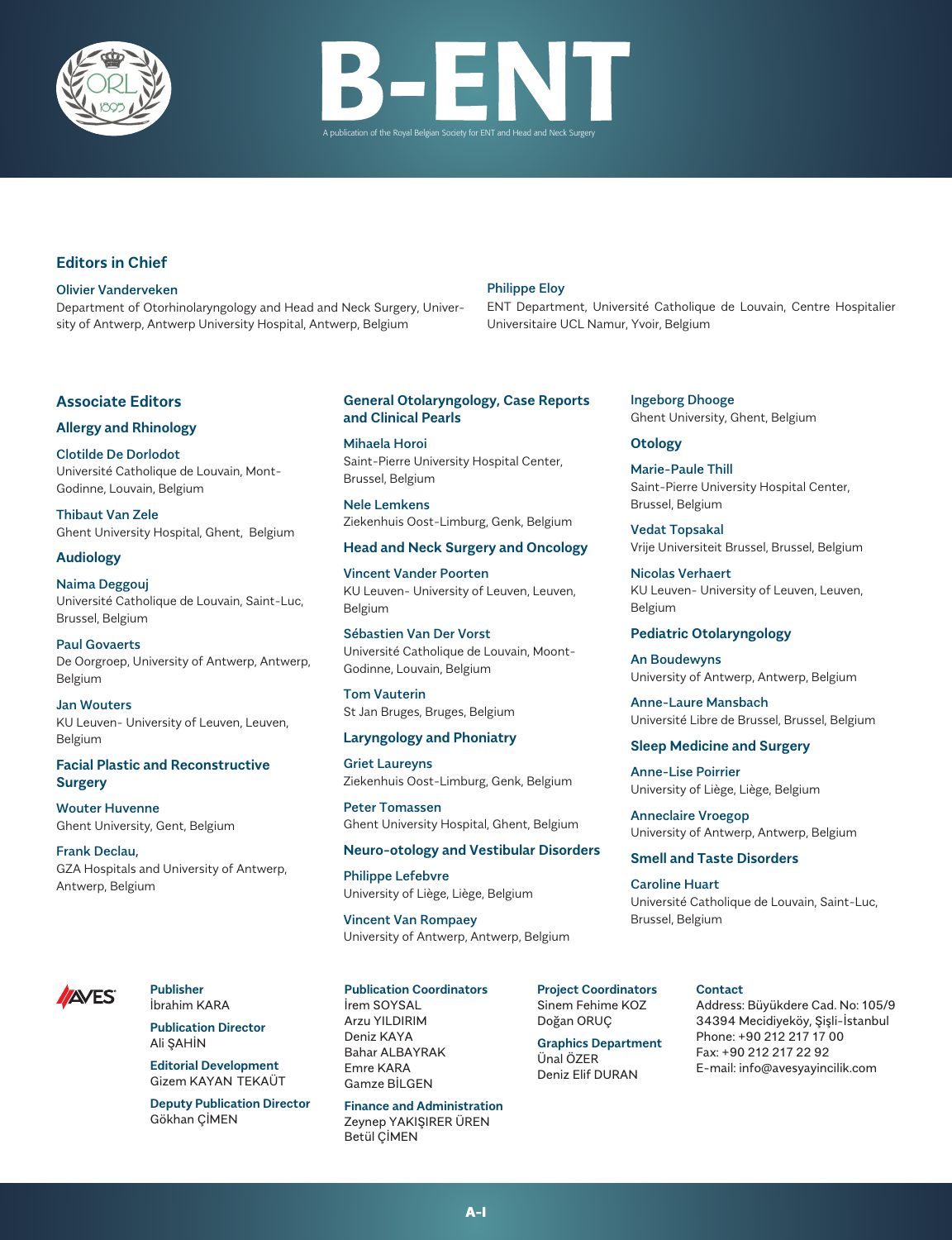



## AIMS AND SCOPE

B-ENT is an international, scientific, open access periodical published in accordance with independent, unbiased, and double-blinded peer-review principles. The journal is the official online-only publication of the Royal Belgian Society of Oto-rhino-laryngology, Head and Neck Surgery and it is published quarterly in March, June, September, and December. The publication language of the journal is English.

Throughout its history, the Royal Belgian Society of Oto-rhino-laryngology, Head and Neck Surgery, the home society of B-ENT, aims to disseminate both the scientific and the clinical knowledge of otorhinolaryngology field primarily in Belgium and its regions. In accordance with this aim, publishing a scientific journal has become the number one objective of the Society. Accordingly, B-ENT contributes to the scientific memory of Belgium considering its deep-rooted history.

The history of B-ENT traces back to 1890s in when the articles of the founders of the Society were published in the Bulletins of the "Société Belge d'Otologie et Laryngologie". In 1929, the title of the journal had been changed to "Journal Belge d'Oto-Rhino-Laryngologie" and in 1932 the title changed to "Bulletin". When the Bulletin stopped publication in the Second World War, a new journal Acta Oto-Rhino-Laryngologica Belgica was created in 1945. The first issue of Acta Oto-Rhino-Laryngologica Belgica is published in 1946 and it started to reach more of the country via university and library subscriptions. After 59 years, B-ENT was created as the continuation of Acta Oto-Rhino-Laryngologica Belgica and it has been continuing publication since 2005.

The aim of B-ENT is to publish original research papers of the highest scientific and clinical value in otorhinolaryngology, head and neck surgery and their related fields. The journal also publishes reviews, rare case report that include a concise review of the literature, protocol papers of innovative clinical trials in the field, clinical pearls, interesting images in ENT-HNS, letters to the editors, and papers presented at the meetings of the Royal Belgian Society of Otorhinolaryngology, Head and Neck Surgery.

The target audience of the journal includes healthcare professionals, physicians, and researchers who are interested or working in otorhinolaryngology, head and neck surgery fields.

B-ENT is currently indexed in Web of Science-Science Citation Index Expanded and Scopus.

The editorial and publication processes of the journal are shaped in accordance with the guidelines of the International Committee of Medical Journal Editors (ICMJE), World Association of Medical Editors (WAME), Council of Science Editors (CSE), Committee on Publication Ethics (COPE), European Association of Science Editors (EASE), and National Information Standards Organization (NISO). The journal is in conformity with the Principles of Transparency and Best Practice in Scholarly Publishing (doaj.org/bestpractice).

Processing and publication are free of charge with the journal. No fees are requested from the authors at any point throughout the evaluation and publication process. All manuscripts must be submitted via the online submission system, which is available at https://www.b-ent.be. The journal guidelines, technical information, and the required forms are available on the journal's web page.

All expenses of the journal are covered by the Royal Belgian Society for ENT and Head and Neck Surgery. Potential advertisers should contact the Editorial Office. Advertisement images are published only upon the Editor-in-Chief's approval.

Statements or opinions expressed in the manuscripts published in the journal reflect the views of the author(s) and not the opinions of the Royal Belgian Society for ENT and Head and Neck Surgery, editors, editorial board, and/or publisher; the editors, editorial board, and publisher disclaim any responsibility or liability for such materials.

B-ENT is an open access publication, and the journal's publication model is based on Budapest Open Access Initiative (BOAI) declaration. All published content is immediately available online, free of charge at https://www.b-ent.be. Authors retain the copyright of their published work in the B-ENT. The journal's content is licensed under a Creative Commons Attribution 4.0 International License (CC BY 4.0) which permits third parties share and adapt the content for any purpose.

#### **Editor in Chief:** Olivier Vanderveken

**Address:** Department of Otorhinolaryngology and Head and Neck Surgery, University of Antwerp, Antwerp University Hospital, Wilrijkstraat 10, 2650 Edegem, Antwerp, Belgium **Phone:** +3238213000 **E-mail:** b-ent@orl-nko.be

#### Philippe Eloy

**Adress**: ENT Department, Université Catholique de Louvain, Centre Hospitalier Universitaire UCL Namur,Rue Dr Gaston Therasse 1, 5530 Yvoir, Belgium **E-mail:** philippe.eloy@uclouvain.be

#### **Publisher:** AVES

**Address:** Büyükdere Cad. 105/9 34394 Mecidiyeköy, Şişli, İstanbul, **Turkey Phone:** +90 (212) 217 17 00 **Fax:** +90 (212) 217 22 92 **E-mail:** info@avesyayincilik.com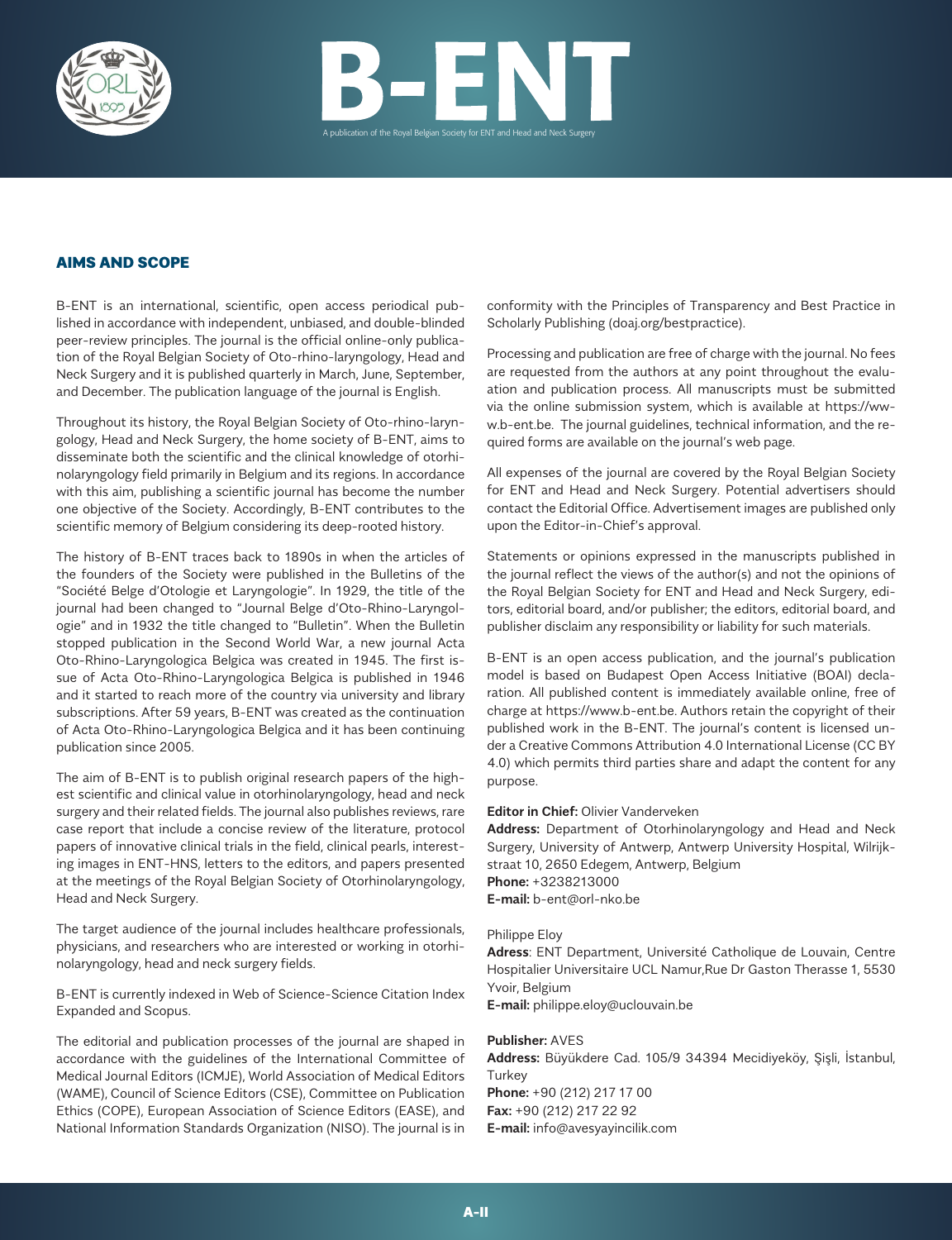



## INSTRUCTIONS FOR AUTHORS

B-ENT is an international, scientific, open access periodical published in accordance with independent, unbiased, and double-blinded peer-review principles. The journal is the official online-only publication of the Royal Belgian Society of Oto-rhino-laryngology, Head and Neck Surgery and it is published quarterly in March, June, September, and December. The publication language of the journal is English.

The aim of B-ENT is to publish original research papers of the highest scientific and clinical value in otorhinolaryngology, head and neck surgery and their related fields. The journal also publishes reviews, rare case reports that include a concise review of the literature, protocol papers of innovative clinical trials in the field, clinical pearls, interesting images in ENT-HNS, letters to the editors, and papers presented at the meetings of the Royal Belgian Society of Otorhinolaryngology, Head and Neck Surgery.

The target audience of the journal includes healthcare professionals, physicians, and researchers who are interested or working in otorhinolaryngology, head and neck surgery fields.

#### **EDITORIAL AND PUBLICATION PROCESS**

The editorial and publication processes of the journal are shaped in accordance with the guidelines of the International Council of Medical Journal Editors (ICMJE), the World Association of Medical Editors (WAME), the Council of Science Editors (CSE), the Committee on Publication Ethics (COPE), the European Association of Science Editors (EASE), and National Information Standards Organization (NISO). The journal conforms to the Principles of Transparency and Best Practice in Scholarly Publishing (doaj.org/bestpractice).

Originality, high scientific quality, and citation potential are the most important criteria for a manuscript to be accepted for publication. Manuscripts submitted for evaluation should not have been previously presented or already published in an electronic or printed medium. The journal should be informed of manuscripts that have been submitted to another journal for evaluation and rejected for publication. The submission of previous reviewer reports will expedite the evaluation process. Manuscripts that have been presented in a meeting should be submitted with detailed information on the organization, including the name, date, and location of the organization.

#### **PEER REVIEW PROCESS**

Manuscripts submitted to B-ENT will go through a double-blind peer-review process. Each submission will be reviewed by at least two external, independent peer reviewers who are experts in their fields in order to ensure an unbiased evaluation process. The editorial board will invite an external and independent editor to manage the evaluation processes of manuscripts submitted by editors or by the editorial board members of the journal. The Editor in Chief is the final authority in the decision-making process for all submissions.

#### **ETHICAL PROCEDURES**

An approval of research protocols by the Ethics Committee in accordance with international agreements (World Medical Association Declaration of Helsinki "Ethical Principles for Medical Research Involving Human Subjects," amended in October 2013, www.wma.net) is required for experimental, clinical, and drug studies and for some case reports. If required, ethics committee reports or an equivalent official document will be requested from the authors. For manuscripts concerning experimental research on humans, a statement should be included that shows that written informed consent of patients and volunteers was obtained following a detailed explanation of the procedures that they may undergo.

For studies carried out on animals, an approval of research protocols by an Animal Ethics Committee in accordance with international principles is required. The authors should also clearly state the measures taken to prevent pain and suffering of the animals in the Methods section.

Information on patient consent, the name of the ethics committee, and the ethics committee approval number should also be stated in the Methods section of the manuscript.

It is the authors' responsibility to protect the patients' anonymity carefully. For photographs that may reveal the identity of the patients, signed releases of the patient or their legal representative should be enclosed, and the publication approval must be provided in the Methods section.

#### **PLAGIARISM**

B-ENT is extremely sensitive about plagiarism. All submissions are screened by a similarity detection software (iThenticate by Cross-Check) at any point during the peer-review and/or production process. Even if you are the author of the phrases or sentences, the text should not have unacceptable similarity with the previously published data.

When you are discussing others' (or your own) previous work, please make sure that you cite the material correctly in every instance.

In the event of alleged or suspected research misconduct, e.g., plagiarism, citation manipulation, and data falsification/fabrication, the Editorial Board will follow and act following COPE guidelines.

#### **AUTHORSHIP**

Each person listed as an author should fulfill the authorship criteria recommended by the International Committee of Medical Journal Editors (ICMJE - www.icmje.org). The ICMJE recommends that authorship is based on the following four criteria: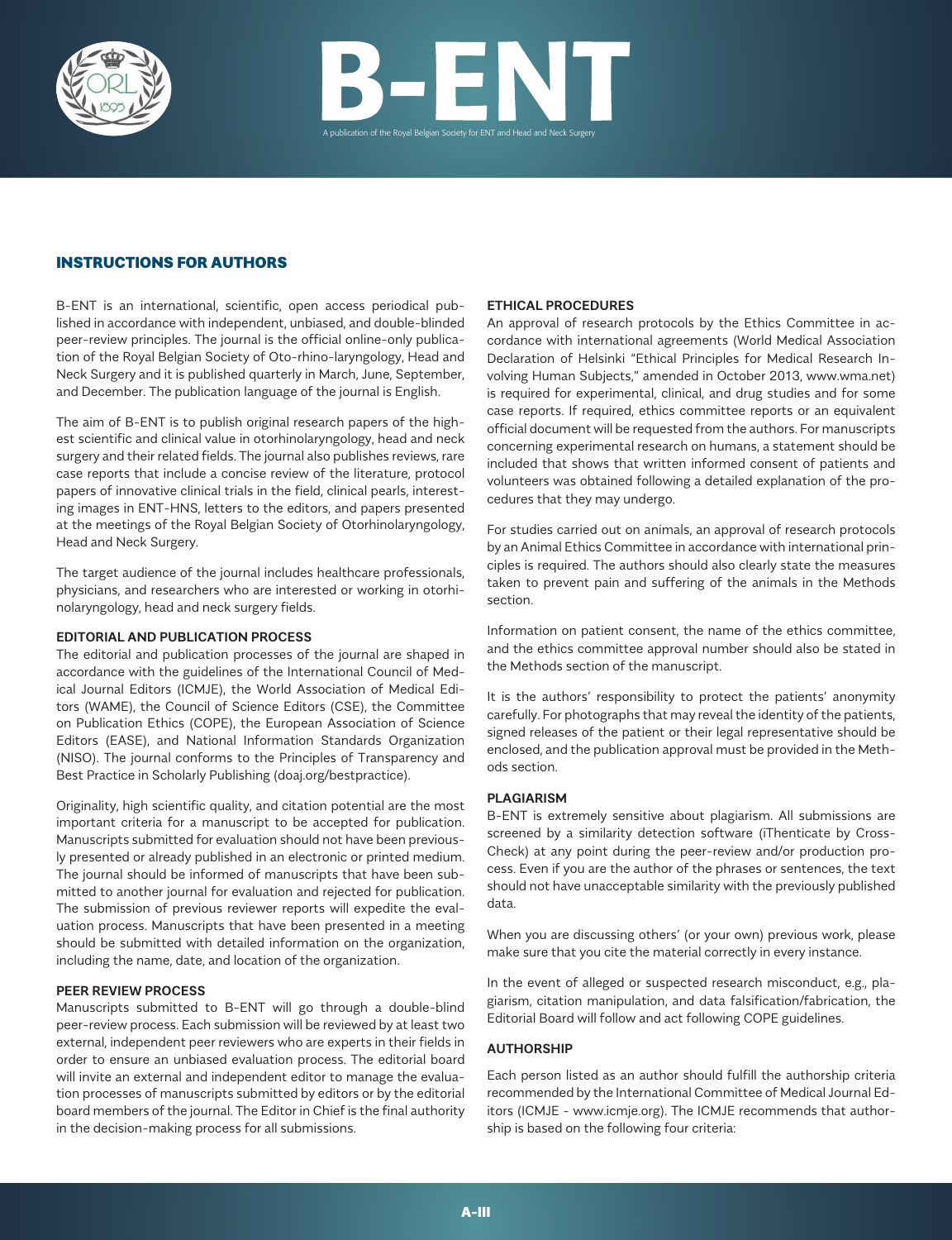



1. Substantial contributions to the conception or design of the work; or the acquisition, analysis, or interpretation of data for the work; AND

2. Drafting the work or revising it critically for important intellectual content; AND

3. Final approval of the version to be published; AND

4. Agreement to be accountable for all aspects of the work in ensuring that questions related to the accuracy or integrity of any part of the work are appropriately investigated and resolved.

In addition to being accountable for the parts of the work he/she has done, an author should be able to identify which co-authors are responsible for specific other parts of the work. Also, authors should have confidence in the integrity of the contributions of their co-authors.

All those designated as authors should meet all four criteria for authorship, and all who meet the four criteria should be identified as authors. Those who do not meet all four criteria should be acknowledged in the title page of the manuscript.

B-ENT requires corresponding authors to submit a signed and scanned version of the Copyright Agreement and Acknowledgement of Authorship form (available for download https://www.b-ent.be ) during the initial submission process to act appropriately on authorship rights and to prevent ghost or honorary authorship.

If the editorial board suspects a case of "gift authorship," the submission will be rejected without further review. As part of the submission of the manuscript, the corresponding author should also send a short statement declaring that he/she accepts to undertake all the responsibility for authorship during the submission and review stages of the manuscript.

#### **ECLARATION OF INTEREST**

B-ENT requires and encourages the authors and the individuals involved in the evaluation process of submitted manuscripts to disclose any existing or potential conflicts of interests, including financial, consultant, and institutional, that might lead to potential bias or a conflict of interest. Any financial grants or other support received for a submitted study from individuals or institutions should be disclosed to the Editorial Board. To disclose a potential conflict of interest, the ICMJE Potential Conflict of Interest Disclosure Form should be filled in and submitted by all contributing authors. The journal's Editorial Board resolves cases of a potential conflict of interest of the editors, authors, or reviewers within the scope of COPE and ICMJE guidelines.

The Editorial Board of the journal handles all appeal and complaint cases within the scope of COPE guidelines. In such cases, authors should get in direct contact with the editorial office regarding their appeals and complaints. When needed, an ombudsperson may be assigned to resolve claims that cannot be resolved internally. The Editor in Chief is the final authority in the decision-making process for all appeals and complaints.

#### **COPYRIGHT AND LICENSE**

B-ENT requires each submission to be accompanied by a Copyright Agreement and Acknowledgement of Authorship form (available for download https://www.b-ent.be). By signing this form, authors retain the copyright of their work and agree that the article, if accepted for publication by the B-ENT will be licensed under a Creative Commons Attribution 4.0 International License (CC BY 4.0).

When using previously published content, including figures, tables, or any other material in both print and electronic formats, authors must obtain permission from the copyright holder. Legal, financial and criminal liabilities in this regard belong to the author(s).

#### **DISCLAIMER**

Statements or opinions expressed in the manuscripts published in B-ENT reflect the views of the author(s) and not the opinions of the editors, the editorial board, or the publisher; the editors, the editorial board, and the publisher disclaim any responsibility or liability for such materials. The final responsibility regarding the published content rests with the authors.

#### **MANUSCRIPT PREPARATION**

The manuscripts should be prepared in accordance with ICMJE-Recommendations for the Conduct, Reporting, Editing, and Publication of Scholarly Work in Medical Journals (updated in December 2018 - http://www.icmje.org/icmje-recommendations.pdf). Authors are required to prepare manuscripts in accordance with the CONSORT guidelines for randomized research studies, STROBE guidelines for observational original research studies, STARD guidelines for studies on diagnostic accuracy, PRISMA guidelines for systematic reviews and meta-analysis, ARRIVE guidelines for experimental animal studies, and TREND guidelines for non-randomized public behavior.

Manuscripts can only be submitted through the journal's online manuscript submission and evaluation system, available at https:// www.b-ent.be. Manuscripts submitted via any other medium and submissions by anyone other than one of the authors will not be evaluated.

Manuscripts submitted to the journal will first go through a technical evaluation process where the editorial office staff will ensure that the manuscript has been prepared and submitted in accordance with the journal's guidelines. Submissions that do not conform to the journal's guidelines will be returned to the submitting author with technical correction requests.

Authors are required to submit the following:

- Copyright Agreement and Acknowledgement of Authorship Form, and
- CMJE Potential Conflict of Interest Disclosure Form (should be filled in by all contributing authors) during the initial submission. These forms are available for download at https://www.b-ent.be.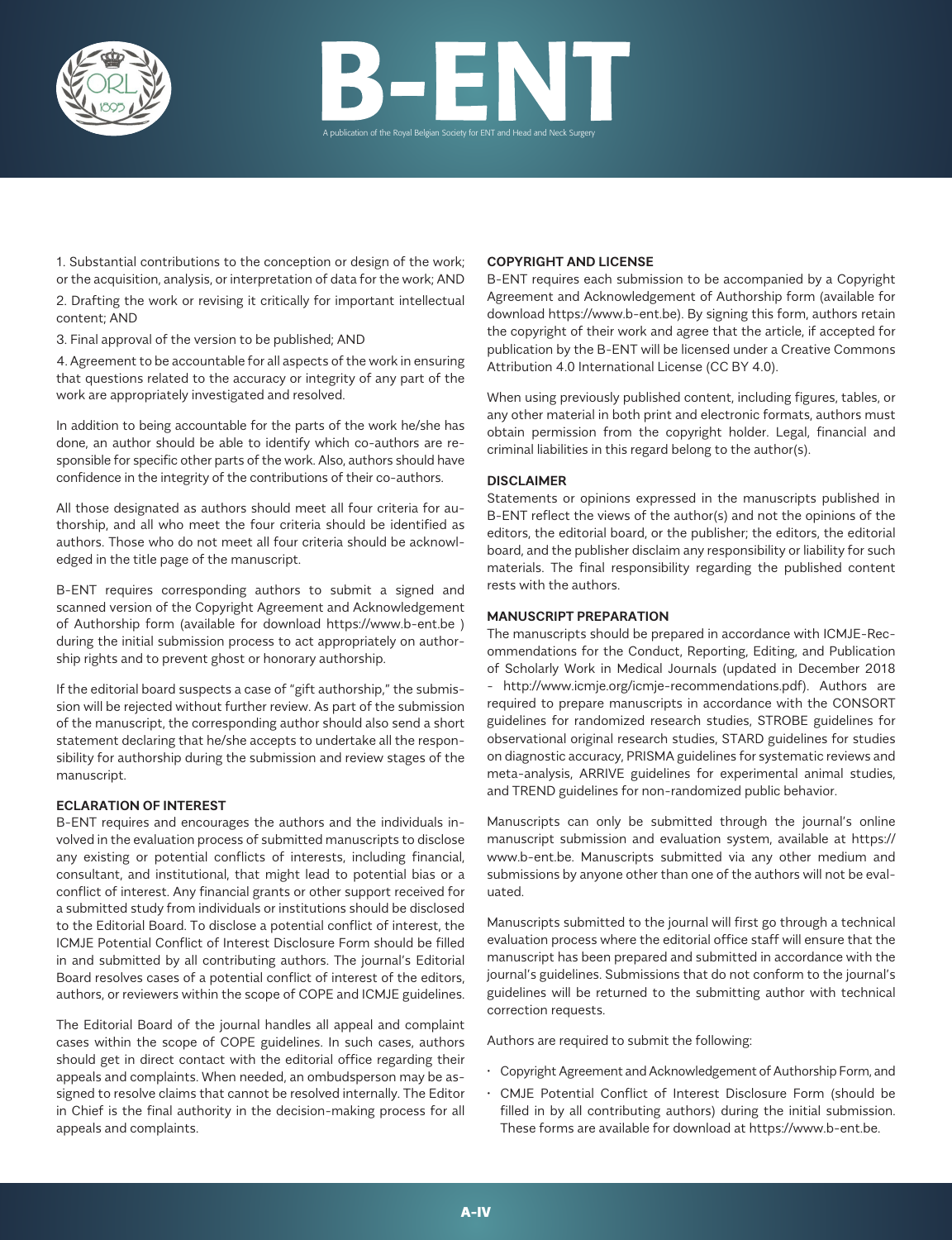



#### **Preparation of the Manuscript**

**Title page:** A separate title page should be submitted with all submissions and this page should include:

- $\cdot$  The full title of the manuscript as well as a short title (running head) of no more than 50 characters,
- Name(s), affiliations, highest academic degree(s), and ORCID IDs of the author(s),
- Grant information and detailed information on the other sources of support,
- Name, address, telephone (including the mobile phone number), and email address of the corresponding author,
- Acknowledgment of the individuals who contributed to the preparation of the manuscript but who do not fulfill the authorship criteria.

**Abstract:** An abstract should be submitted with all submissions except for Letters to the Editor. The abstract of Original Articles should be structured with subheadings (Objective, Methods, Results and Conclusion). Please check Table 1 below for word count specifications.

**Keywords:** Each submission must be accompanied by a minimum of three to a maximum of five keywords for subject indexing at the end of the abstract. The keywords should be listed in full without abbreviations. The keywords should be selected from the National Library of Medicine, Medical Subject Headings database (https://www.nlm.nih. gov/mesh/MBrowser.html).

**Main Points:** All submissions except letters to the editor should be accompanied by 3 to 5 "main points" which should emphasize the most noteworthy results of the study and underline the principle message that is addressed to the reader. This section should be structured as itemized to give a general overview of the article. Since "Main Points" targeting the experts and specialists of the field, each item should be written as plain and straightforward as possible

#### **Manuscript Types**

**Original Articles:** This is the most important type of article since it provides new information based on original research. Acceptance of original papers will be based upon the originality and importance of the investigation. The main text of original articles should be structured with Introduction, Methods, Results, and Discussion subheadings. Please check Table 1 for the limitations for Original Articles.

#### **Clinical Trials**

B-ENT adopts the ICMJE's clinical trial registration policy, which requires that clinical trials must be registered in a publicly accessible registry that is a primary register of the WHO International Trials Registry Platform (ICTRP) or in ClinicalTrials.gov.

Instructions for the clinical trials are listed below.

- Clinical trial registry is only required for the prospective research projects that study the relationship between a health-related intervention and an outcome by assigning people.
- To have their manuscript evaluated in the journal, author should register their research to a public registry at or before the time of first patient enrollment.
- Based on most up to date ICMJE recommendations, B-ENT accepts public registries that include minimum acceptable 24-item trial registration dataset.
- Authors are required to state a data sharing plan for the clinical trial registration. Please see details under "Data Sharing" section.
- For further details, please check ICMJE Clinical Trial Policy at
- http://www.icmje.org/recommendations/browse/publishing-and-editorial-issues/clinical-trial-registration.html

#### **Data Sharing**

As of 1 January 2019, a data sharing statement is required for the registration of clinical trials. Authors are required to provide a data sharing statement for the articles that reports the results of a clinical trial. The data sharing statement should indicate the items below according to the ICMJE data sharing policy:

- Whether individual deidentified participant data will be shared
- What data in particular will be shared
- Whether additional, related documents will be available
- $\cdot$  When the data will be available and for how long
- By what access criteria will be shared

Authors are recommended to check the ICMJE data sharing examples at http://www.icmje.org/recommendations/browse/publishing-and-editorial-issues/clinical-trial-registration.html

While submitting a clinical trial to B-ENT;

- Authors are required to make registration to a publicly accessible registry according to ICMJE recommendations and the instructions above.
- The name of the registry and the registration number should be provided in the Title Page during the initial submission.
- Data sharing statement should also be stated in the Title Page even the authors do not plan to share it.

Statistical analysis to support conclusions is usually necessary. Statistical analyses must be conducted in accordance with international statistical reporting standards (Altman DG, Gore SM, Gardner MJ, Pocock SJ. Statistical guidelines for contributors to medical journals. Br Med J 1983: 7; 1489-93). Information on statistical analyses should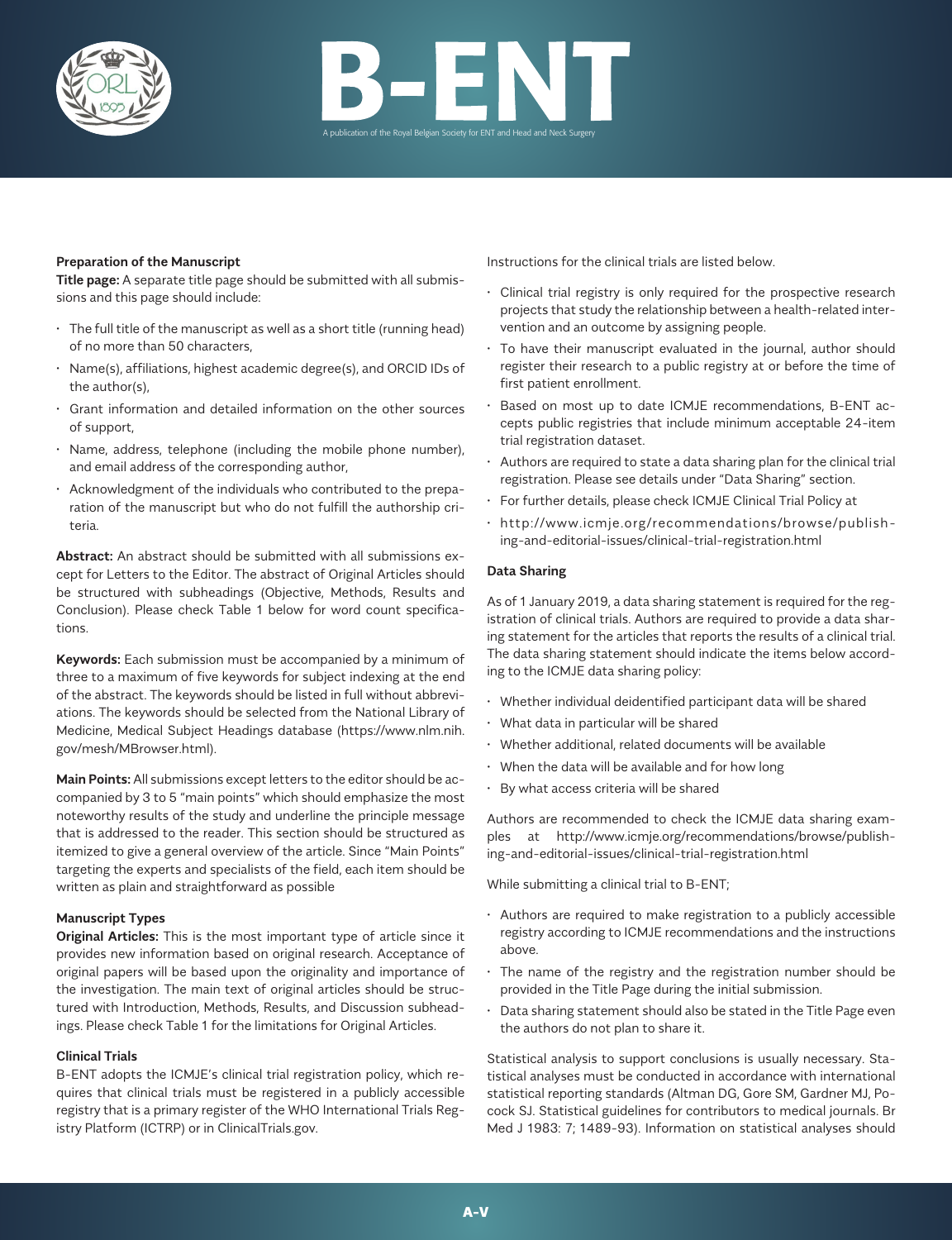



be provided with a separate subheading under the Materials and Methods section and the statistical software that was used during the process must be specified.

Units should be prepared in accordance with the International System of Units (SI).

**Editorial Comments:** Invited brief editorial comments on selected articles are published in B-ENT. Editorials should not be longer than 1000 words excluding references. Editorial comments aim to provide a brief critical commentary by reviewers with expertise or with high reputation in the topic of the research article published in the journal. Authors are selected and invited by the journal to provide such comments. Abstract, Keywords, and Tables, Figures, Images, and other media are not included.

**Review Articles:** Reviews prepared by authors who have extensive knowledge on a particular field and whose scientific background has been translated into a high volume of publications with a high citation potential are welcomed. These authors may even be invited by the journal. Reviews should describe, discuss, and evaluate the current level of knowledge of a topic in clinical practice and should guide future studies. The subheadings of the review articles should be planned by the authors. However, each review article should include an "Introduction" and a "Conclusion" section. Please check Table 1 for the limitations for Review Articles.

Case Reports: Case reports can only be considered under the conditions of being really exceptional and containing clinical, diagnostic and/or therapeutic elements of highest importance and relevance.. The text should include Introduction, Case Presentation, and Discussion subheadings with an unstructured abstract. Please check Table 1 for the limitations for Case Reports.

**Letters to the Editor:** This type of manuscript discusses important parts, overlooked aspects, or lacking parts of a previously published article. Articles on subjects within the scope of the journal that might attract the readers' attention, particularly educative cases, may also be submitted in the form of a "Letter to the Editor." Readers can also present their comments on the published manuscripts in the form of a "Letter to the Editor." Abstract, Keywords, and Tables, Figures, Images, and other media should not be included. The text should be unstructured. The

manuscript that is being commented on must be properly cited within this manuscript.

## **Tables**

Tables should be included in the main document, presented after the reference list, and they should be numbered consecutively in the order they are referred to within the main text. A descriptive title must be placed above the tables. Abbreviations used in the tables should be defined below the tables by footnotes (even if they are defined within the main text). Tables should be created using the "insert table" command of the word processing software and they should be arranged clearly to provide easy reading. Data presented in the tables should not be a repetition of the data presented within the main text but should be supporting the main text.

## **Figures and Figure Legends**

Figures, graphics, and photographs should be submitted as separate files (in TIFF or JPEG format) through the submission system. The files should not be embedded in a Word document or the main document. When there are figure subunits, the subunits should not be merged to form a single image. Each subunit should be submitted separately through the submission system. Images should not be labeled (a, b, c, etc.) to indicate figure subunits. Thick and thin arrows, arrowheads, stars, asterisks, and similar marks can be used on the images to support figure legends. Like the rest of the submission, the figures too should be blind. Any information within the images that may indicate an individual or institution should be blinded. The minimum resolution of each submitted figure should be 300 DPI. To prevent delays in the evaluation process, all submitted figures should be clear in resolution and large in size (minimum dimensions: 100 × 100 mm). Figure legends should be listed at the end of the main document.

All acronyms and abbreviations used in the manuscript should be defined at first use, both in the abstract and in the main text. The abbreviation should be provided in parentheses following the definition.

When a drug, product, hardware, or software program is mentioned within the main text, product information, including the name of the product, the producer of the product, and city and the country of the company (including the state if in USA), should be provided in parentheses in the following format: "Discovery St PET/CT scanner (General Electric, Milwaukee, WI, USA)"

| Table 1. Limitations for each manuscript type |                   |                            |                 |                    |                          |
|-----------------------------------------------|-------------------|----------------------------|-----------------|--------------------|--------------------------|
| <b>Type of manuscript</b>                     | <b>Word limit</b> | <b>Abstract word limit</b> | Reference limit | <b>Table limit</b> | <b>Figure limit</b>      |
| Original Article                              | 4000              | 250 (Structured)           | 35              | 6                  | 5 or total of 10 images  |
| Review Article                                | 5000              | 250                        | 50              | 6                  | 10 or total of 15 images |
| Case Report                                   | 1200              | 200                        | 15              | No tables          | 4 or total of 8 images   |
| Letter to the Editor                          | 400               | No abstract                |                 | No tables          | No media                 |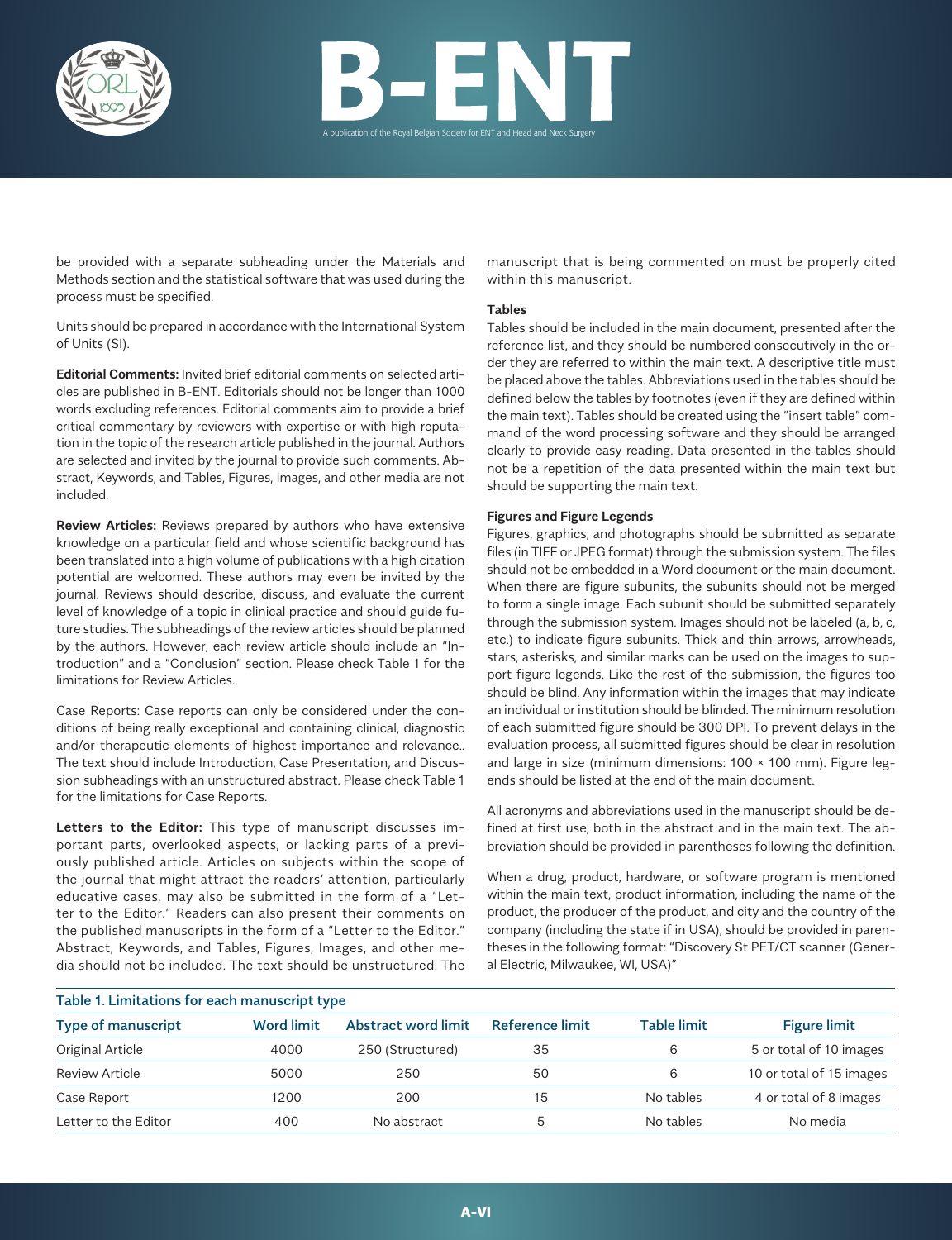



All references, tables, and figures should be referred to within the main text, and they should be numbered consecutively in the order they are referred to within the main text.

Limitations, drawbacks, and the shortcomings of original articles should be mentioned in the Discussion section before the conclusion paragraph.

#### **References**

Both in-text citations and the references must be prepared according to the Vancouver style.

While citing publications, preference should be given to the latest, most up-to-date publications. Authors are responsible for the accuracy of references. If an ahead-of-print publication is cited, the DOI number should be provided. Journal titles should be abbreviated in accordance with the journal abbreviations in Index Medicus/MED-LINE/PubMed. When there are six or fewer authors, all authors should be listed. If there are seven or more authors, the first three authors should be listed followed by "et al." In the main text of the manuscript, references should be cited using Arabic numbers in parentheses. The reference styles for different types of publications are presented in the following examples.

**Journal Article**: Vanmaele H, De Brouwer J, Borgers G, Germonpre P, Watelet JB. Profiling acute acoustic trauma in Belgian defense forces. B-ENT 2019; 15: 247-55.

**Book Section:** Suh KN, Keystone JS. Malaria and babesiosis. Gorbach SL, Barlett JG, Blacklow NR, editors. Infectious Diseases. Philadelphia: Lippincott Williams; 2004.p.2290-308.

**Books with a Single Author:** Sweetman SC. Martindale the complete drug reference. 34th ed. London: Pharmaceutical Press; 2005.

**Editor(s) as Author:** Huizing EH, de Groot JAM, editors. Functional reconstructive nasal surgery. Stuttgart-New York: Thieme; 2003.

**Conference Proceedings:** Bengisson S. Sothemin BG. Enforcement of data protection, privacy and security in medical informatics. In: Lun KC, Degoulet P, Piemme TE, Rienhoff O, editors. MEDINFO 92.

Proceedings of the 7th World Congress on Medical Informatics; 1992 Sept 6-10; Geneva, Switzerland. Amsterdam: North-Holland; 1992. pp.1561-5.

**Scientific or Technical Report:** Cusick M, Chew EY, Hoogwerf B, Agrón E, Wu L, Lindley A, et al. Early Treatment Diabetic Retinopathy Study Research Group. Risk factors for renal replacement therapy in the Early Treatment Diabetic Retinopathy Study (ETDRS), Early Treatment Diabetic Retinopathy Study Kidney Int: 2004. Report No: 26.

**Theses/Dissertation:** Kay JG. Intracellular cytokine trafficking and phagocytosis in macrophages [dissertation]. St Lucia, Qld: University of Queensland; 2007.

**Epub Ahead of Print Articles:** Cai L, Yeh BM, Westphalen AC, Roberts JP, Wang ZJ. Adult living donor liver imaging. Diagn Interv Radiol. 2016 Feb 24. doi: 10.5152/dir.2016.15323. [Epub ahead of print].

**Manuscripts Published in Electronic Format:** Morse SS. Factors in the emergence of infectious diseases. Emerg Infect Dis (serial online) 1995 Jan-Mar (cited 1996 June 5): 1(1): (24 screens). Available from: URL: http:/ www.cdc.gov/ncidodlElD/cid.htm.

#### **REVISIONS**

When submitting a revised version of a paper, the author must submit a detailed "Response to the reviewers" that states point by point how each issue raised by the reviewers has been covered and where it can be found (each reviewer's comment, followed by the author's reply and line numbers where the changes have been made) as well as an annotated copy of the main document. Revised manuscripts must be submitted within 30 days from the date of the decision letter. If the revised version of the manuscript is not submitted within the allocated time, the revision option may be canceled. If the submitting author(s) believe that additional time is required, they should request this extension before the initial 30-day period is over.

Accepted manuscripts are copy-edited for grammar, punctuation, and format. Once the publication process of a manuscript is completed, it is published online on the journal's webpage as an ahead-of-print publication before it is included in its scheduled issue. A PDF proof of the accepted manuscript is sent to the corresponding author and their publication approval is requested within 2 days of their receipt of the proof.

## **Editor in Chief:** Olivier Vanderveken

**Address:** Department of Otorhinolaryngology and Head and Neck Surgery, University of Antwerp, Antwerp University Hospital, Wilrijkstraat 10, 2650 Edegem, Antwerp, Belgium **Phone:** +3238213000 **E-mail:** b-ent@orl-nko.be

#### Philippe Eloy

**Adress**: ENT Department, Université Catholique de Louvain, Centre Hospitalier Universitaire UCL Namur,Rue Dr Gaston Therasse 1, 5530 Yvoir, Belgium **E-mail:** philippe.eloy@uclouvain.be

#### **Publisher:** AVES

**Address:** Büyükdere Cad. 105/9 34394 Mecidiyeköy, Şişli, İstanbul, **Turkey Phone:** +90 (212) 217 17 00 **Fax:** +90 (212) 217 22 92 **E-mail:** info@avesyayincilik.com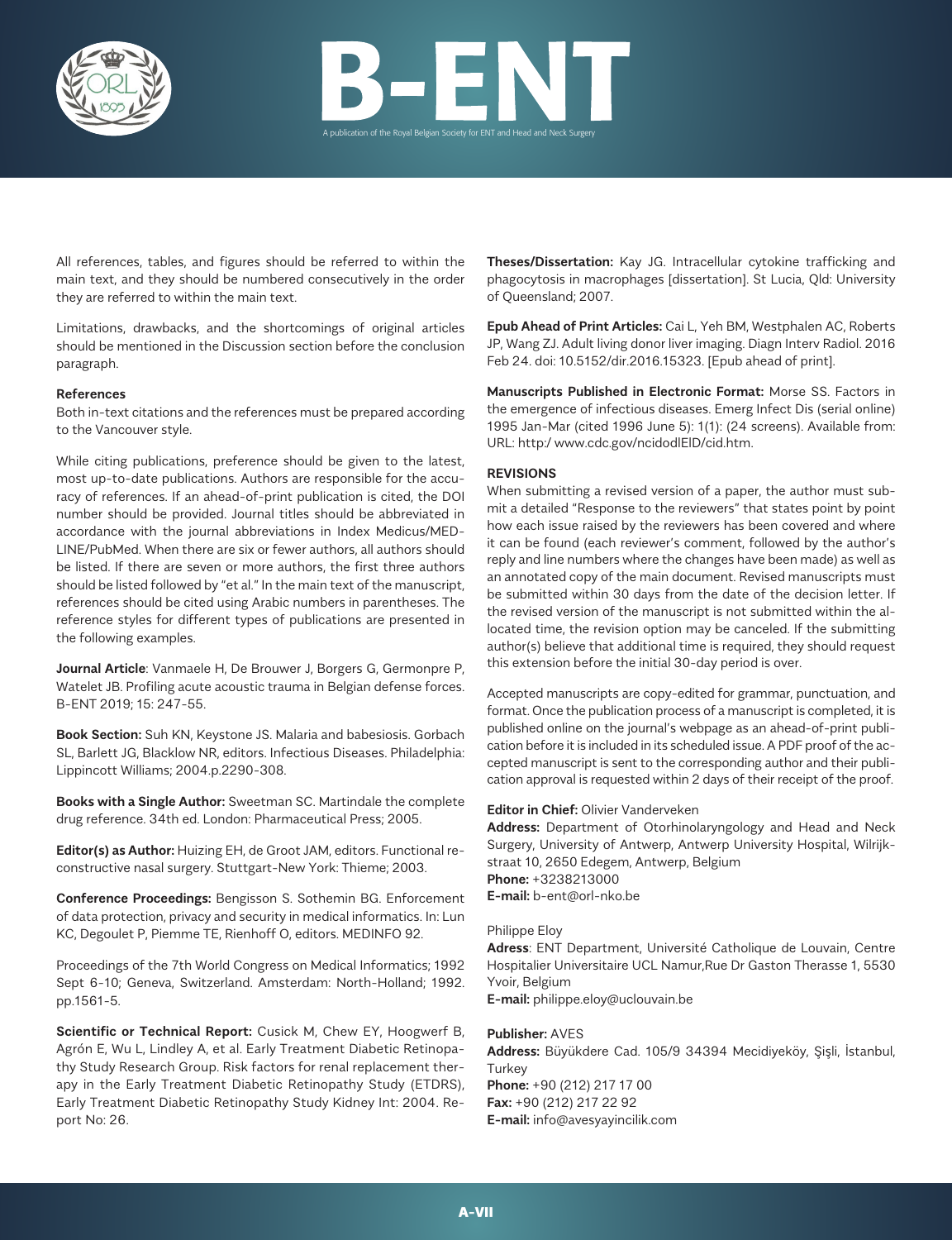



## **CONTENTS**

#### **A-IX** Editorial

Editorial II

A-X Endonasal surgery of the maxillary sinus, what can we do?

#### ORIGINAL ARTICLES

#### Rhinology

- 141 Effectiveness of surgery for maxillary sinus atelectasis in children according to CT-based volumetric measurements
- 148 Evaluation of nasal function in patients with COVID-19: nasal secretion, nasal clearance, and SNOT-22 score
- 153 Analysis of type IV frontal cell on an embryological basis

#### Neuro-Otology and Vestibular Disorders

158 Analysis of factors affecting the success of betahistine treatment in patients with idiopathic subjective tinnitus

## CASE REPORTS

## **Otology**

- 164 Safe explantation of a Vibrant Soundbridge with incus short process coupler: Case report and literature review
- 168 An alar cartilage hematoma in a 10-year-old child

#### Head and Neck Surgery

- 172 Combined approach thyroidectomy intrathoracic goiter: endo catch retrieval
- **176** To be or knot to be: sudden sublingual hematoma caused by tying a traditional headscarf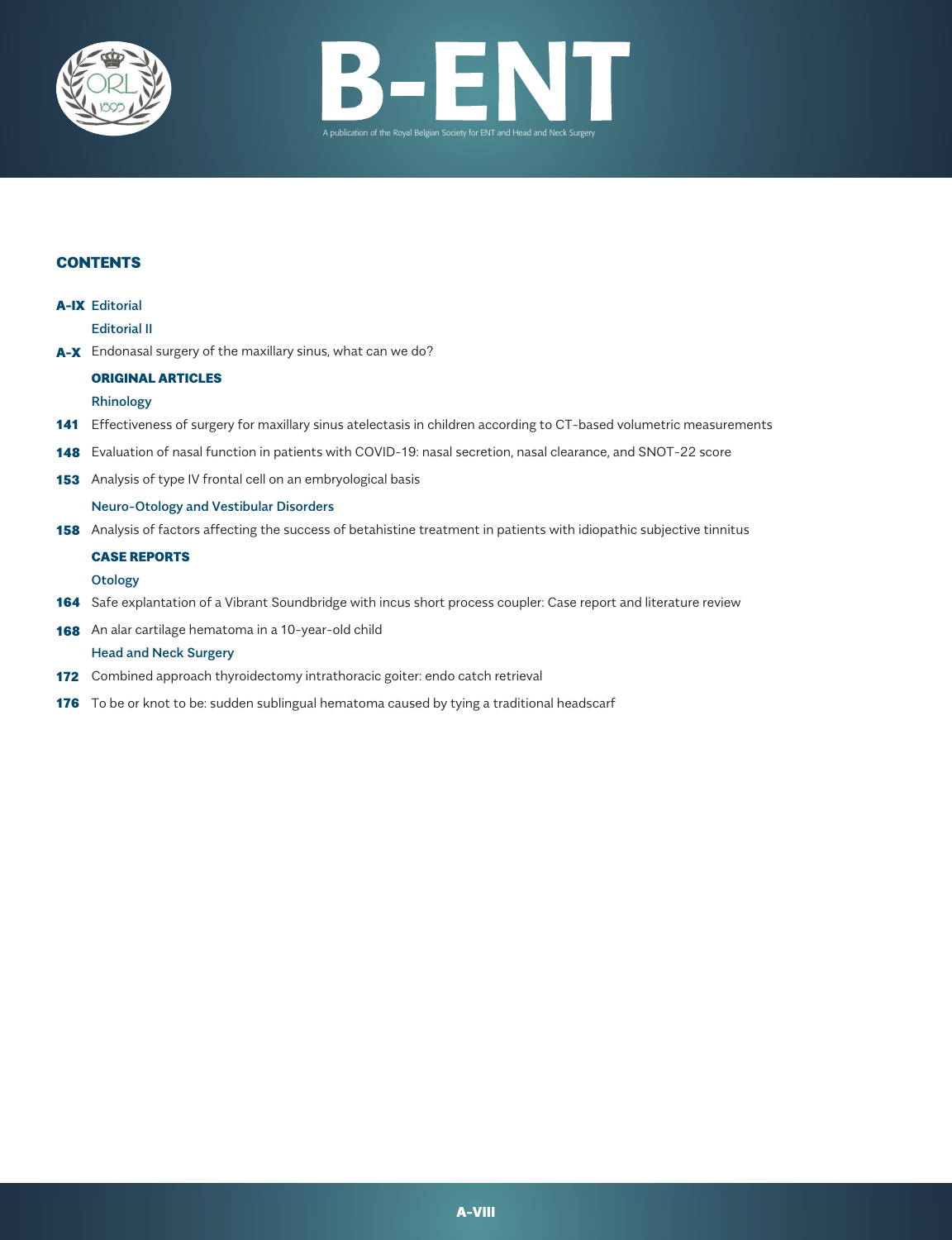



## EDITORIAL

Dear colleagues,

The year 2020 went away and makes room for 2021.

2020 was a difficult year mainly due to the impact of the pandemic.

The pandemic is still a major health problem with significant impact on our social functioning, our productivity and our mental health.

Some of us were severely affected by the virus. Others were at the first line to treat a great number of patients in great difficulty where others suffered to be confined, to see their wages reduced dramatically because of the absence of the consultations or surgeries.

The year 2021 appears as a promising new year.

We have a lot of expectations concerning the results of the vaccine. We hope that a great part of the population will accept to be vaccinated in order to obtain a global immunization of the population. However, vaccination is not the end of our problems.

We will continue to wear the masks, to respect the social distancing, to wash our hands regularly and we are still likely to transmit the virus if we are infected.

But the life will change and could be different with a slow return to a normal one.

So, we can have positive thinking. This COVID-19 period has not only devastating effects. It can give us the opportunity to have more free time, to do more at home, to do more sport outside, to read to study… We must promote spontaneity, exchanges, favouriting the protection of the nature, free time, and relationship.

We must remain optimistic and creative to find new ways of life, to change our behaviours and to discover the value of the proximity, spontaneity, friendship, and empathy to the others.

With this editorial Olivier and I want to give you positive energy to realize a lot of your projects for this upcoming new year.

Alone we are alone and isolated. Together we will be stronger to build a more human society.

*Philippe Eloy, MD, PhD* CHU UCL Namur Editor-in-Chief B-ENT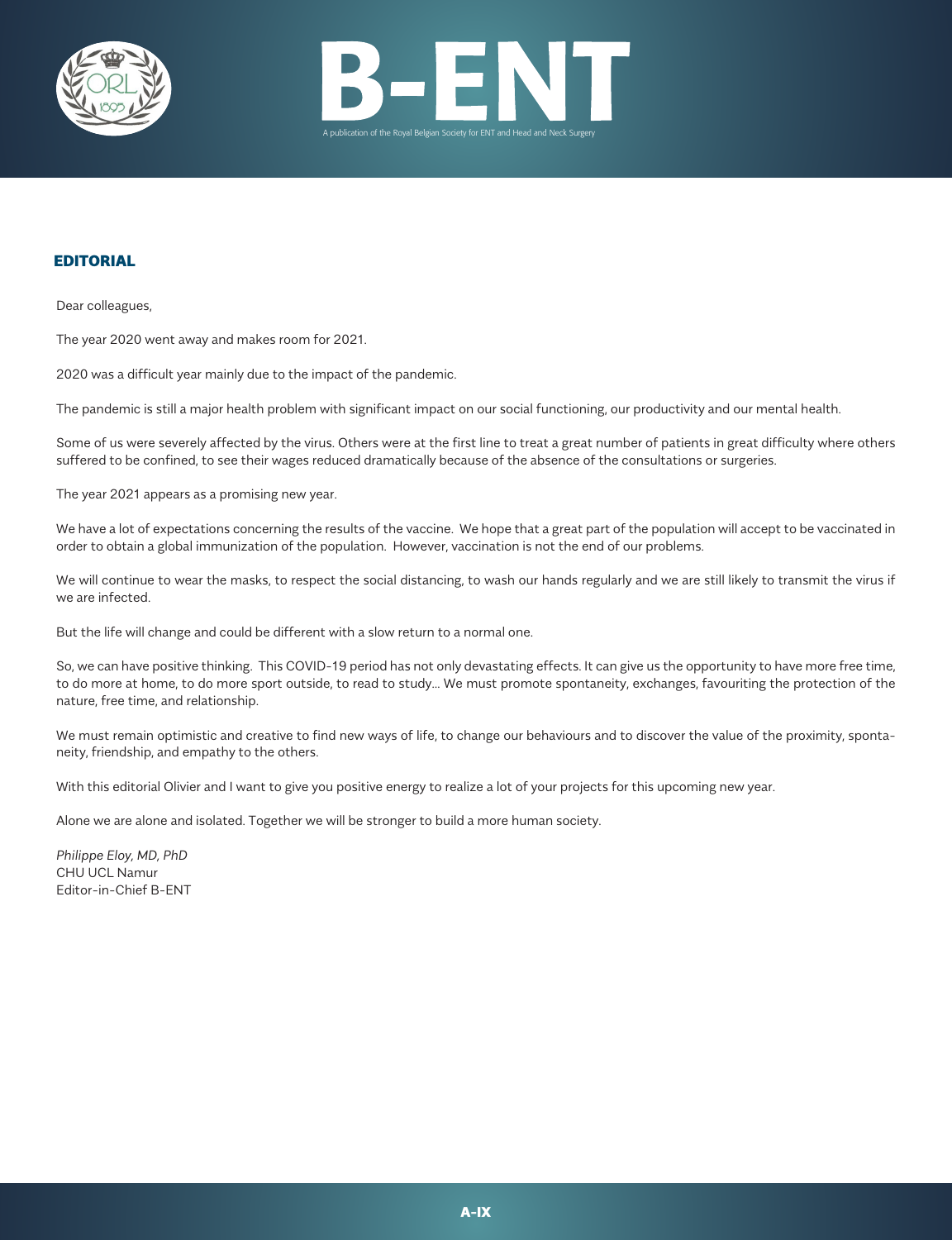



## EDITORIAL II

#### ENDONASAL SURGERY OF THE MAXILLARY SINUS, WHAT CAN WE DO?

*Philippe Eloy Ph, CHU UCL Namur*

- The maxillary sinus is an air-filled cavity embedded in the maxillary bone.
- It is connected to the nasal cavity by an opening: the main maxillary ostium allowing aeration and drainage of the air and secretions.
- There are 4 walls: the anterolateral one, from the anterior nasal spine to the zygomatic process, the posterolateral one, the roof of the maxillary sinus, in connection with the orbital floor and the medial wall in continuity with the palatine bone.
- The maxillary sinus has also 4 processes: the frontal process of the maxilla attached to the frontal bone medially, the zygomatic process attached to the zygoma laterally, the palatine bone with a vertical plate and a horizontal plate (2/3 of the hard palate) and the alveolar process with 8 teeth on each side.
- a <sup>c</sup> <sup>b</sup> d
- The surgery of the maxillary sinus was performed in the past according to the Caldwell and Luc technique. This was a radical surgery necessitating a sublabial approach, a trephine of the anterior wall of the maxillary sinus, a complete extirpation of the mucosa and an inferior antrostomy.

This procedure was performed a million of time by our veterans in case of maxillary sinusitis. However this procedure was not without sequel such as numbness of the cheek, hypoesthesia of the teeth and a risk of a development of mucocele many years later.

• With the development of the rigid telescopes endonasal approaches were described. These approaches allowed to do a more conservative procedure , for the majority of them, with less morbidity and quicker rehabilitation.

We can cite 4 procedures: the middle meatal antrostomy, the inferior meatal antrostomy, the prelacrimal approach and the medial maxillectomy.

#### The middle meatal antrostomy

This procedure results of the development of the nasal endoscopy and a more precise knowledge of the physiology of the paranasal sinus cavities.

- Actually, we know that 90% of persistent or chronic sinusitis of the maxillary sinus are associated to an obstruction of the main ostium. All the secretions converge to this ostium. The middle meatal antrostomy is defined as a widening (plasty) of the natural (main) ostium of the maxillary sinus. This procedure improves the ventilation and drainage of the maxillary sinus.
- The procedure can be done under local anaesthesia or a general anaesthesia.
- The meatotomy can be small (1cm of diameter) or very large. The limits are then anteriorly the lacrimal pathway, inferiorly the inferior turbinate, posteriorly the palatine bone and superiorly the bulla ethmoidalis.
- The procedure can be performed as a functional surgery in case of a rhinogenic maxillary sinusitis or as a gateway to the maxillary sinus in case of foreign body, fungus ball or antrochoanal polyp.
- We can do the antrostomy from forward to backward or reversely with the back-biting forceps; we can also use the microdebrider to get more precise limits.

This procedure has very few complications if performed accurately; potential complications include stenosis of the neo-ostium, epistaxis due to a laceration of a branch of the sphenopalatine artery or stenosis of the lacrimal duct.

## The Inferior Meatal antrostomy

This procedure was very popular at the beginning of the era of the endonasal endoscopic surgery. Indeed it was easy to do it with the headlight or with the microscope. It was also very popular when we did the Caldwell Luc procedure as the latter required an inferior opening into the nose. This procedure is less common nowadays but the procedure allows ventilation of the maxillary sinus but not its drainage. All the secretions still converge towards the natural ostium.

However, some authors continue to recommend to do it in order to make possible suction of the maxillary secretion or to check the maxillary cavity after removal of an antrochoanal polyp, fungus ball, allergic mucin or foreign body.

One pitfall is the stenosis of the Hasner valve with consequent epiphora.